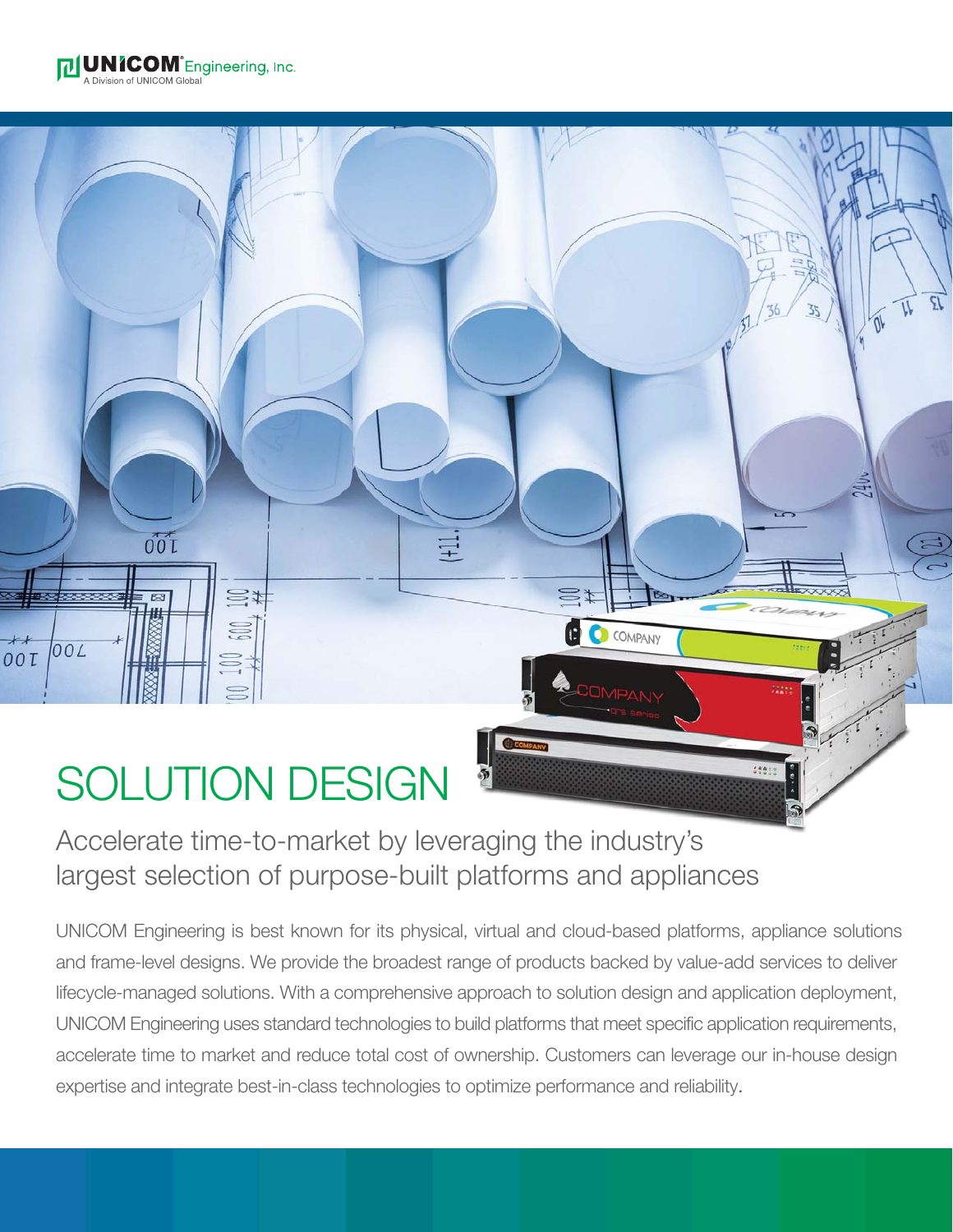Accelerate time-to-market by leveraging our OEM server design engineering services and broad selection of purpose-built platforms and appliances









## Platform Design

UNICOM Engineering has the largest selection of purpose-built, turnkey platforms and appliances in the industry. Our engineers help select the best-fit platform and right-size it for their application, whether it's a robust enterprise security appliance or a highly integrated carrier grade rackmount system. We specialize in designing standard 32- and 64-bit server technologies on Linux or Windows OS, multi-core and multi-processing environments, Advanced Telecom Computing Architecture (ATCA), NEBS and high-reliability server designs for an array of mission-critical applications.



UNICOM Engineering has the largest selection of purpose-built, turnkey platforms and appliances in the industry.

We foster best-in-class technology partnerships and drive forward-looking roadmaps to match next-generation designs, applications and ecosystem needs. Throughout the design process, we consider all aspects of the solution lifecycle, including branding, component life, energy efficiency, regulatory requirements, drivers, BIOS and OS conflicts. We design for greater availability, predictability and repeatability – attributes aimed at reducing support and maintenance costs. We strive to eliminate unnecessary hardware and operating software and we lock-down these systems to reduce the footprint, improve performance and eliminate vulnerability exposure. When designing frame-level telecom systems, we use COTS hardware to design custom solutions that meet precise carrier class application needs.

### *Technology Partners*

#### **Partnerships**

We foster best-in-class partnerships and provide next-generation roadmaps that meet forward-looking design, application and ecosystem needs.





**Hewlett Packard Enterprise** 



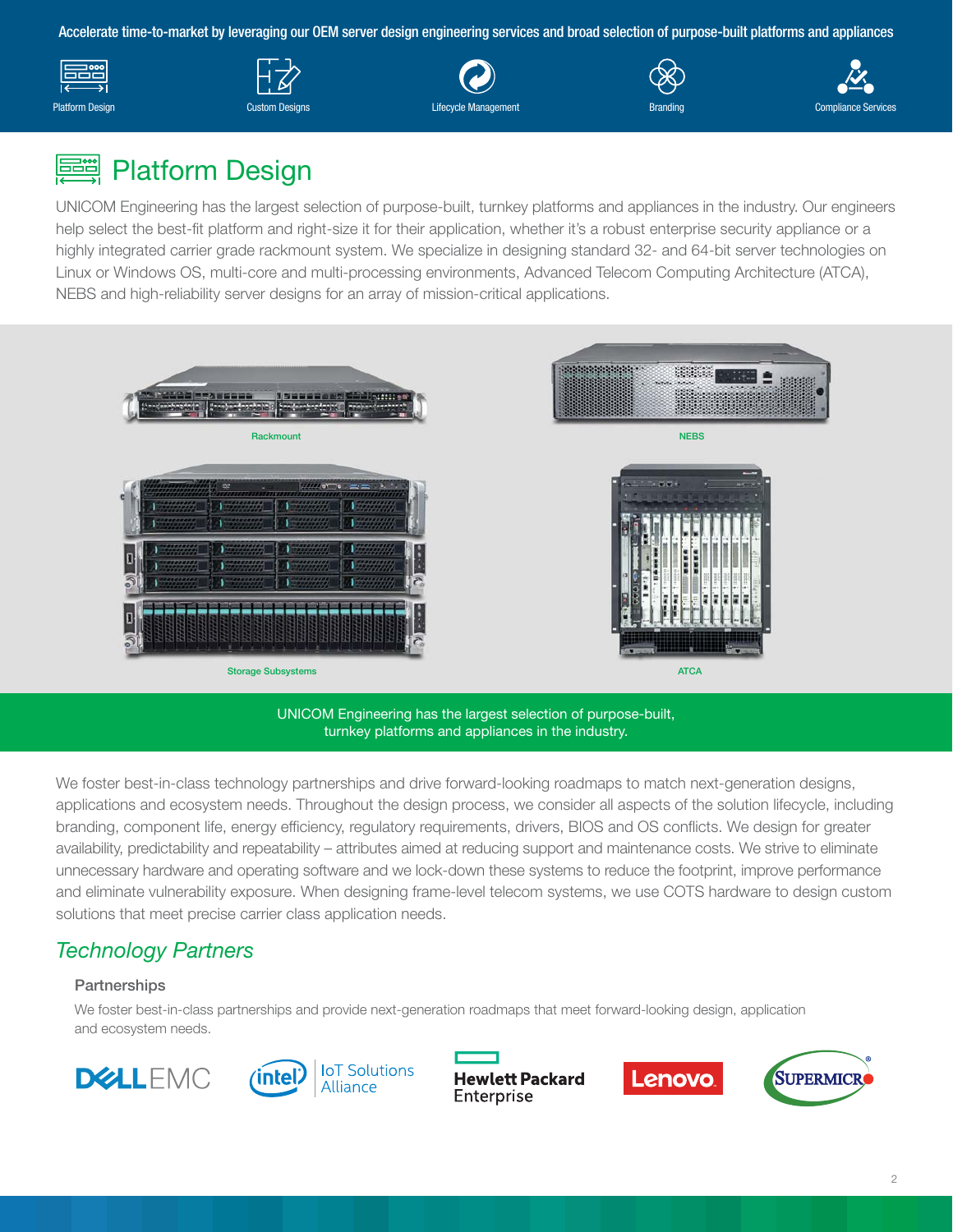# EZ Custom Designs

UNICOM Engineering provides comprehensive design, engineering and manufacturing services. When a standard platform cannot serve as the basis for a solution, we design custom systems to exact specifications. From customer-branded chassis to customized motherboards, I/O ports, cooling systems, expansion capabilities, power conservation and virtualized systems – custom designs are UNICOM Engineering's specialty. Our team of engineers has the expertise in CAD design, simulation modeling, software development and virtualization to reduce risk and prevent issues from occurring downstream.

UNICOM Engineering offers specific expertise in high-density solutions that maximize real-estate, reduce power consumption and overcome thermal constraints. Our green designs for enterprise and carrier class communications are considered high-density rackmount industry benchmarks. UNICOM Engineering's approach to custom solution design ensures a lower total cost of ownership for you and your end customer.

## Lifecycle Management

UNICOM Engineering's design services assess a customer's total solution to optimize and streamline all aspects of the deployment from solution design through global support. In addition, with visibility into partner's roadmaps, we design with long life parts, motherboards and chassis to minimize development costs. When parts become obsolete, forcing a re-design, UNICOM Engineering engineers work to ensure that the highest levels of backward compatibility are designed into the system through regression testing. This approach also ensures customers receive the highest benefit in maintaining control over hard costs that occur in the supply chain and soft costs that occur in developing, deploying and maintaining solutions around the world.



#### **Product Lifecycle Management (PLM) Report**

UNICOM Engineering takes a holistic approach to Product Lifecycle Management (PLM) enabling you to strategically manage each phase of your solution. The basis of the system is the data that relates to the design, production, support, end of life and potential transition plans to new technology. Along with a proactive and comprehensive approach that ensures predictable, repeatable builds and reduces the many risks and costs associated with change.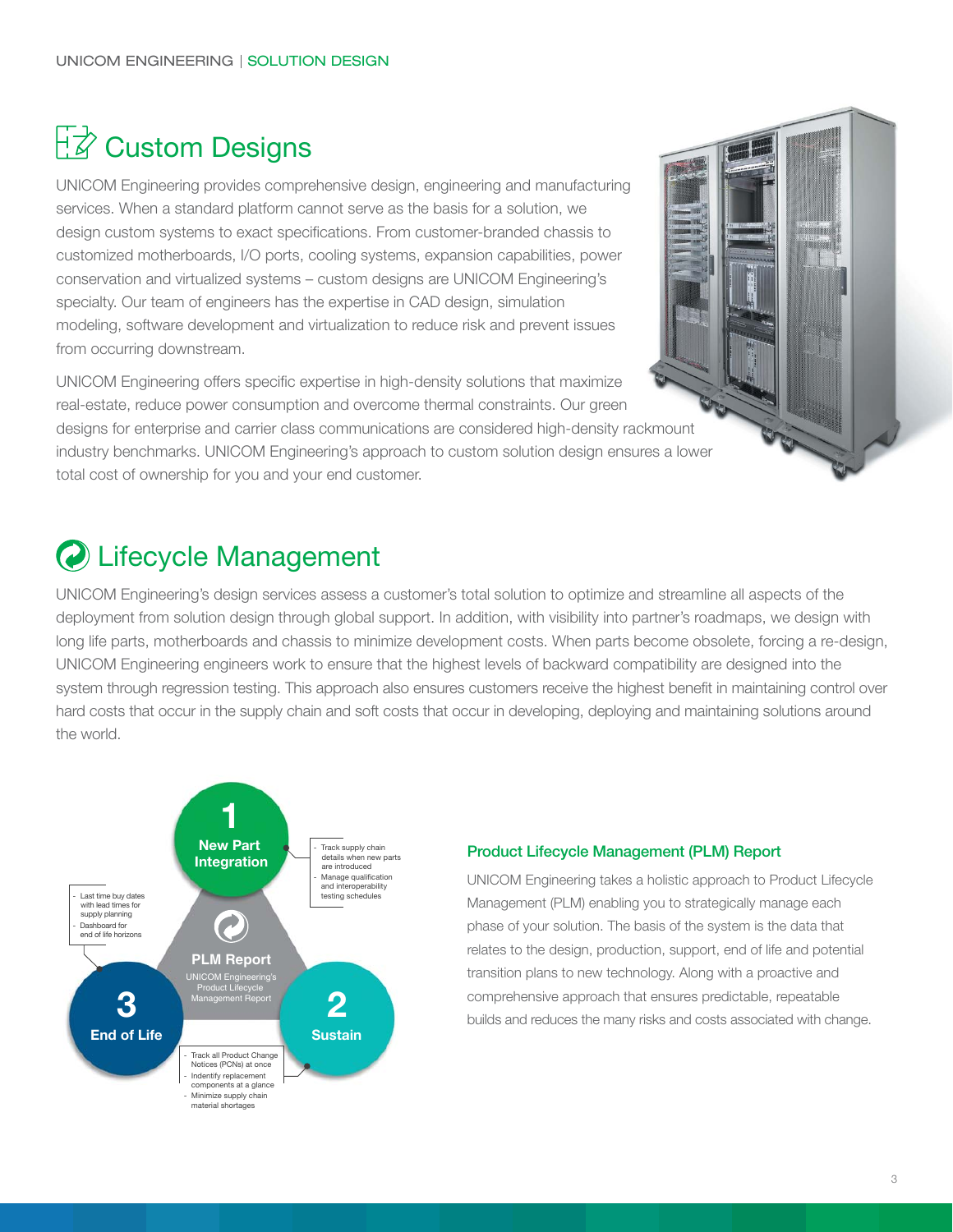# **Branding**

UNICOM Engineering is committed to delivering a product that distinctly carries your company brand and delivers a positive out-of-the-box experience. We offer a full range of branding services that include custom branding for our standard bezels, packaging, user manuals, CDs, quick reference guides and more. Our in-house designers can also help create a custom brand with the perfect look and feel. Customers typically use our branding services to streamline their final assembly and packaging processes.

#### *Partner Branding*

UNICOM Engineering offers a full range of standard branding services that include custom bezel labels to fit our standard bezels, hardware installation guides, CDs and more. Our in-house designers can help create the perfect brand identity for your product. We also offer the option of creating custom branding and packaging options.



#### *Custom Technical Documentation and Training*

UNICOM Engineering provides customized technical documentation and training to enhance your product offerings. UNICOM Engineering develops custom documentation, e-learning courses, blended technology learning solutions, and classroom instruction models that engage students with learning modules strategically designed utilizing the best of accelerated learning principles and instructional design methodology.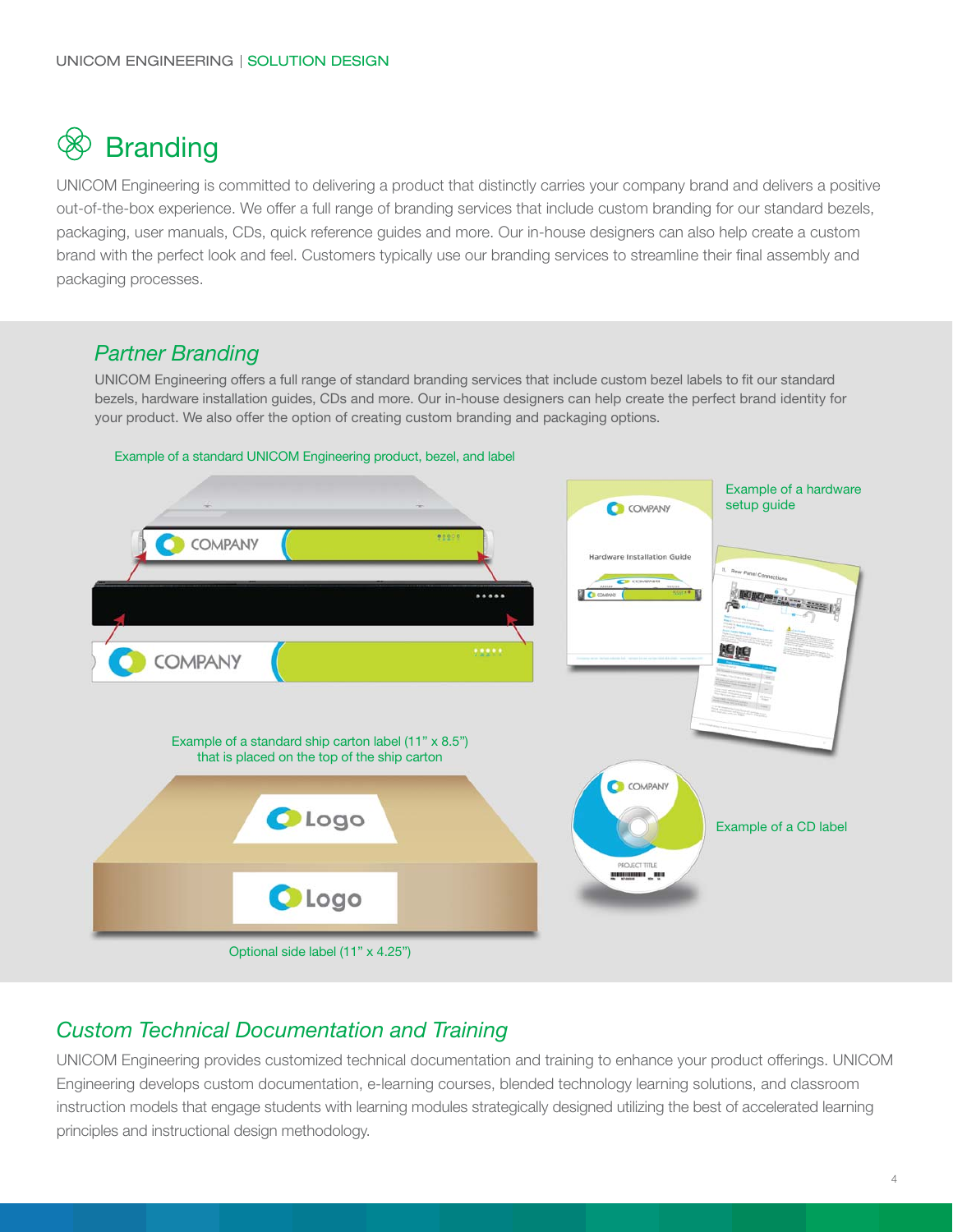# Regulatory Compliance

UNICOM Engineering designs solutions to meet stringent compliance and regulatory standards such that our products easily pass test and qualification requirements. From initial concept to early prototyping, beta testing, quality manufacturing and final certification, UNICOM Engineering's value-add services can reduce engineering overhead, accelerate time to market and ensure long-term success.

On behalf of customers that require regulatory compliance, UNICOM Engineering will create all documentation, submit test results and manage the entire certification process. We leverage our specific design expertise in NEBS, UL, FCC, CE, VCCI and CB to minimize non-compliance problems. We also have a successful track record in working with National Recognized Test Labs (NRTL).

#### **Quality Standards**

UNICOM Engineering is an ISO 9001:2008 and TL 9000 Rev. 5.0 registered design and manufacturing facility. Our customers are assured high quality systems that meet stringent industry and international compliance regulations.